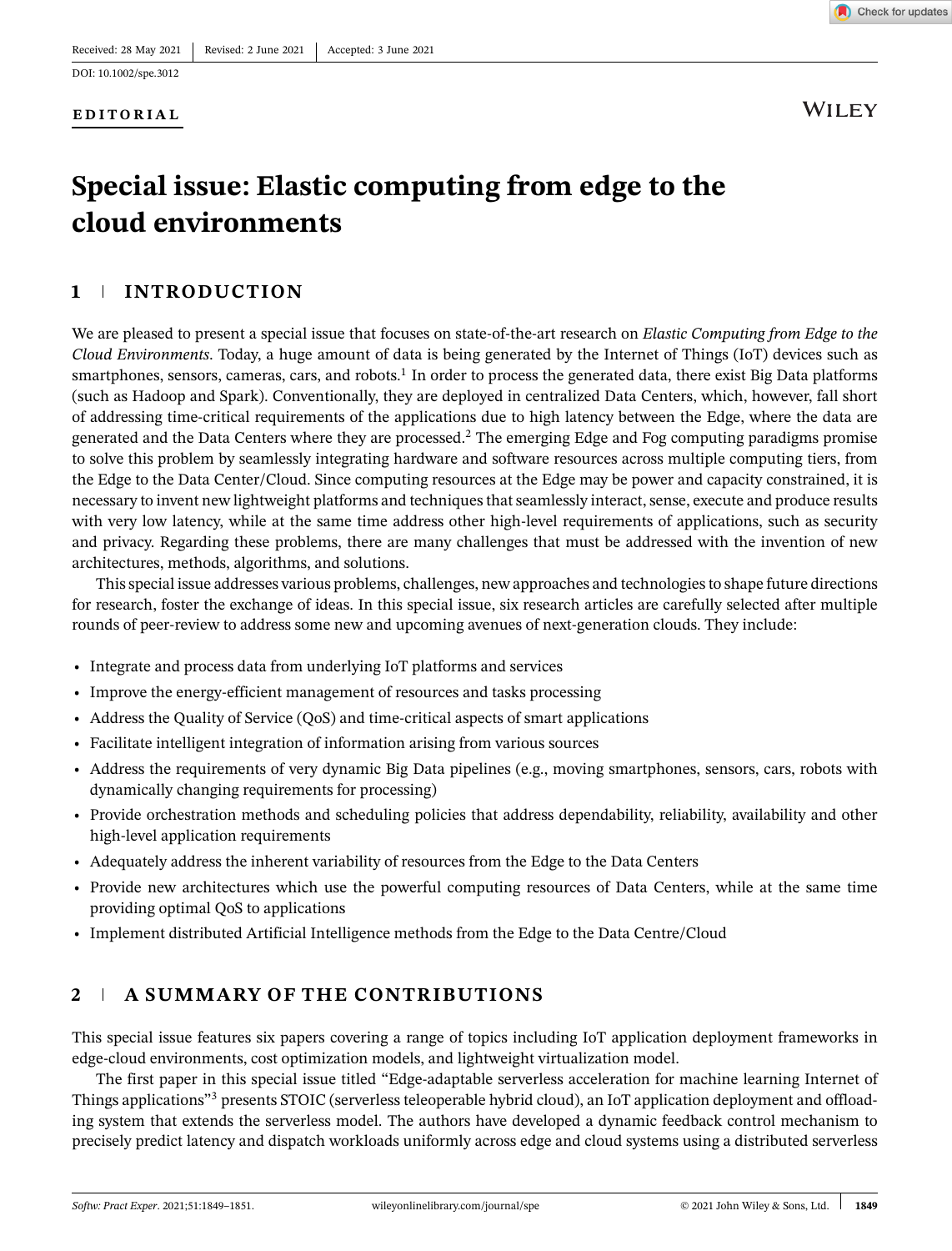**1850** EDITORIAL

framework. STOIC leverages hardware acceleration (e.g., GPU resources) for serverless function execution when available from the underlying cloud system. Finally, it configures the system to overcome deployment variability associated with public clouds. The system is evaluated using real-world machine learning applications and multitier IoT deployments (edge and cloud) and shown that it reduces overall execution time and achieves placement accuracy in the range of 92%–97%.

The second paper in this special issue titled "Server Configuration Optimisation in Mobile Edge Computing: A Cost-Performance Tradeoff Perspective"4 studies the problem of server configuration optimization in Mobile edge computing environments. The authors use M/M/m queuing models and establish the performance and cost models for the system. The article considers cost-constrained performance optimization, and performance constrained cost optimization based on multiple numerical algorithms. The numerical simulation-based experiments have shown this approach is able to balance the trade-off between investment cost and service quality.

The third paper in this special issue titled "EFFORT: Energy-efficient framework for offload.

Communication in mobile cloud computing"<sup>5</sup> proposes a task offloading mechanism from mobile to the remote cloud. The author's solution aims to solve the energy consumption of communication-intensive applications from mobile devices such as smartphones. The experimental evaluation is done by implementing a demonstration application in Android mobile OS. The results have shown that the proposed solution reduces the energy consumption of smartphones while executing applications and simultaneously reducing the communication cost.

The fourth paper in this special issue titled "Human Microservices: A framework for turning humans into service providers"6 presents a framework facilitating the deployment of Application Programming Interface on companion devices (smartphones and IoT devices). The author's framework proposes a new approach aiming to integrate humans in the IoT loop and facilitate computation units' deployment in the devices that are closer to users, instead of remote clouds. The solution leverages existing standards for the rapid development of applications and improves software quality. Through a detailed case study on monitoring people's activity, the authors developed a software application following framework specification and demonstrated the feasibility of their proposed solution.

The fifth paper in this special issue titled "Function delivery network: Extending serverless computing for heterogeneous platforms"7 introduces the extension to Function-as-a-Service model. The authors consider heterogeneous clusters and support heterogeneous functions through a network of distributed heterogeneous target platforms called Function Delivery Network (FDN). The article proposes Function-Delivery-as-a-Service, a service model to deliver the function to the required to be targeted platform. It also ensures that Service Level Objective (SLO) energy efficiency requirements are met when scheduling functions. The new benchmarking system FDNInspecto is implemented which benchmarks the different distributed target platforms. The results have found that functions scheduling on edge reduce energy consumption by 17× without violating the SLO requirements when compared to a high-end target platform.

Finally, the last paper of this special issue titled "A Lightweight Virtualisation Model to Enable Edge Computing in Deeply Embedded Systems"8 builds a virtualization model for resource-constrained embedded devices. The existing containers cannot be used in many deeply embedded systems (DES) due to an underlying operating system's resource requirements including storage, memory, and processing power. To mitigate this issue, the authors present the Hellfire hypervisor, a lightweight virtualization model that enables separation and improves the security of IoT applications on DES. The Hellfire simplifies essential components of virtualization including compute, storage, and I/O among others. The experimental results conducted with the coremark benchmark show Hellfire has a small footprint of 23 KB while keeping a low average virtualization overhead of 0.62% for multiple virtual machines execution.

To summarize, the articles in this special issue provide new definitions, architectural principles, systems, and approaches to solve the challenges posed by emerging distributed systems such as edge and cloud computing, mainly driven by IoT workloads. They address important problems including lightweight platforms, energy efficiency, reliability and easy to integrate frameworks.

We hope that you will find this special issue truly useful and enjoyable.

#### **ACKNOWLEDGEMENTS**

We sincerely thank the editor-in-chief for helping us to organize this special issue. We thank the editorial office staffs for their continuous support. We are also thankful to all the authors for submitting their research works. More importantly, thanks to the reviewers for their valuable contributions in providing thoughtful comments and improving the quality of articles.